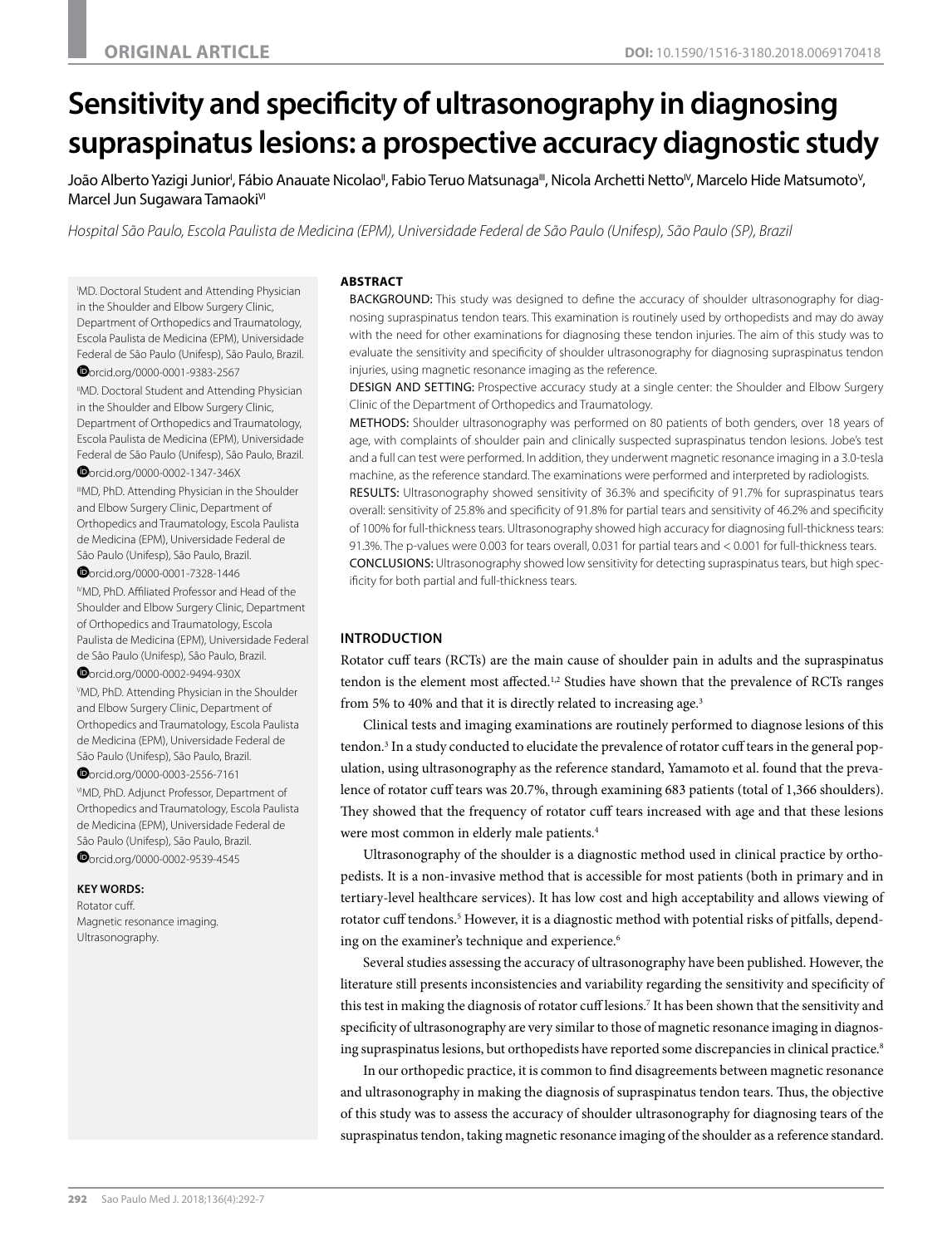#### **METHODS**

# **Study design, setting and ethics**

We conducted a prospective accuracy study that included adult patients followed up at a single center, the Shoulder and Elbow Surgery Clinic of the Department of Orthopedics and Traumatology, Federal University of São Paulo (Universidade Federal de São Paulo, UNIFESP), between November 2016 and May 2017. This project was approved by our institution's Research Ethics Committee under the number 0557/2017. All patients included had previously agreed to participate and had signed a written consent form, after being informed about the prognosis for and potential complications of their condition and the objectives of the study. We used the STARD checklist to guide the information in this article.

# **Participants**

The inclusion criteria were that the patients could be of either gender, needed to be over 18 years of age and had presented complaints of shoulder pain for at least one month. The exclusion criteria were occurrences of loss of passive movement of the shoulder (severe osteoarthrosis or adhesive capsulitis); sensory and motor deficits of the affected limb; fractures, dislocations, neoplastic lesions or previous surgery on the affected limb; absence of the results from the imaging tests (ultrasonography and magnetic resonance imaging); and time between ultrasonography and magnetic resonance imaging of over three months.

We recruited patients based on their presentation of symptoms of shoulder pain. These patients came for medical appointments at the shoulder and elbow clinic between November 2016 and May 2017. At our institution, there is a state-level referral center for shoulder diseases, for patients with referrals from this hospital and from other regions of the city and state. The patients included in this study were evaluated clinically using special tests for supraspinatus lesions (Jobe's test and the full can test), and after the ultrasound examination (index test) had been performed by a radiologist belonging to the hospital team, magnetic resonance imaging (reference standard) was requested.

#### **Ultrasound and magnetic resonance evaluation methods**

A total of five radiologists participated in the ultrasound and magnetic resonance imaging (MRI) evaluations, as specified below.

Ultrasound examination (index test): The ultrasonographic evaluation on each patient was performed by one of two radiologists who were not musculoskeletal specialists. A single ultrasound examination was performed per patient. Imaging was produced in the coronal, axial and sagittal planes, using a 10-MHz linear transducer.

Magnetic resonance imaging (reference standard): another three radiologists reported on the MRI examinations, i.e. not the same ones who performed the ultrasound examinations. Each patient was positioned in horizontal dorsal decubitus, with slight elevation of the unaffected shoulder. The arm of the affected side was kept alongside the body in slight external rotation. The affected shoulder was positioned as close as possible to the center of the magnet. Three acquisition planes were imaged, using T2 weighting with saturation of the fat signal:

- Axial plane from the apex of the acromioclavicular joint to the lower recess of the glenohumeral joint;
- Coronal oblique plane parallel to the supraspinatus and covering the scapulohumeral joint;
- Oblique sagittal plane perpendicular to the supraspinatus, from the distal end of the tendon to the middle of the rotator cuff muscle belly.

Using T2 weighting, 16 to 20 slices were obtained from each acquisition plane, in which the thickness was less than or equal to 4 mm, with a gap of the order of 10%. Two T1-weighted planes were imaged without saturation of the fat signal, with thicknesses of 4 mm to 5 mm and centered on the rotator cuff muscles:

- Oblique coronal plane: 12 to 16 slices, parallel to the supraspinatus and covering the scapulohumeral joint;
- Sagittal plane: 12 to 16 slices, covering from the tuberosity to the medial third of the scapula.

#### **Examination review and variables**

The lesions were characterized in terms of the presence of tendinopathy and partial or full-thickness tears of the supraspinatus tendon. The radiologists took the following to be indicative of tears: absence of tendon visualization on ultrasonography; and hypersignal on all T2-weighted slices of the MRI of the shoulder.

The ultrasonography and magnetic resonance imaging of the shoulders that were performed by the radiologist team (formed by five radiologists: two who performed ultrasonography and three who performed MRI) were assessed. These radiologists were experienced medical staff members who were accustomed to performing these examinations but were not specialists in musculoskeletal disorders. There was no communication between the two radiologists who performed US and the other three who performed MRI. The diagnoses were made at the radiologists' discretion and no previous training was provided. Thus, they detected lesions in accordance with their own learning and experience. The time that elapsed between ultrasonography and magnetic resonance imaging was a maximum of three months, and the MRI was always performed on another day and in another place, after the ultrasonography.

The lesions of the supraspinatus tendon were classified as: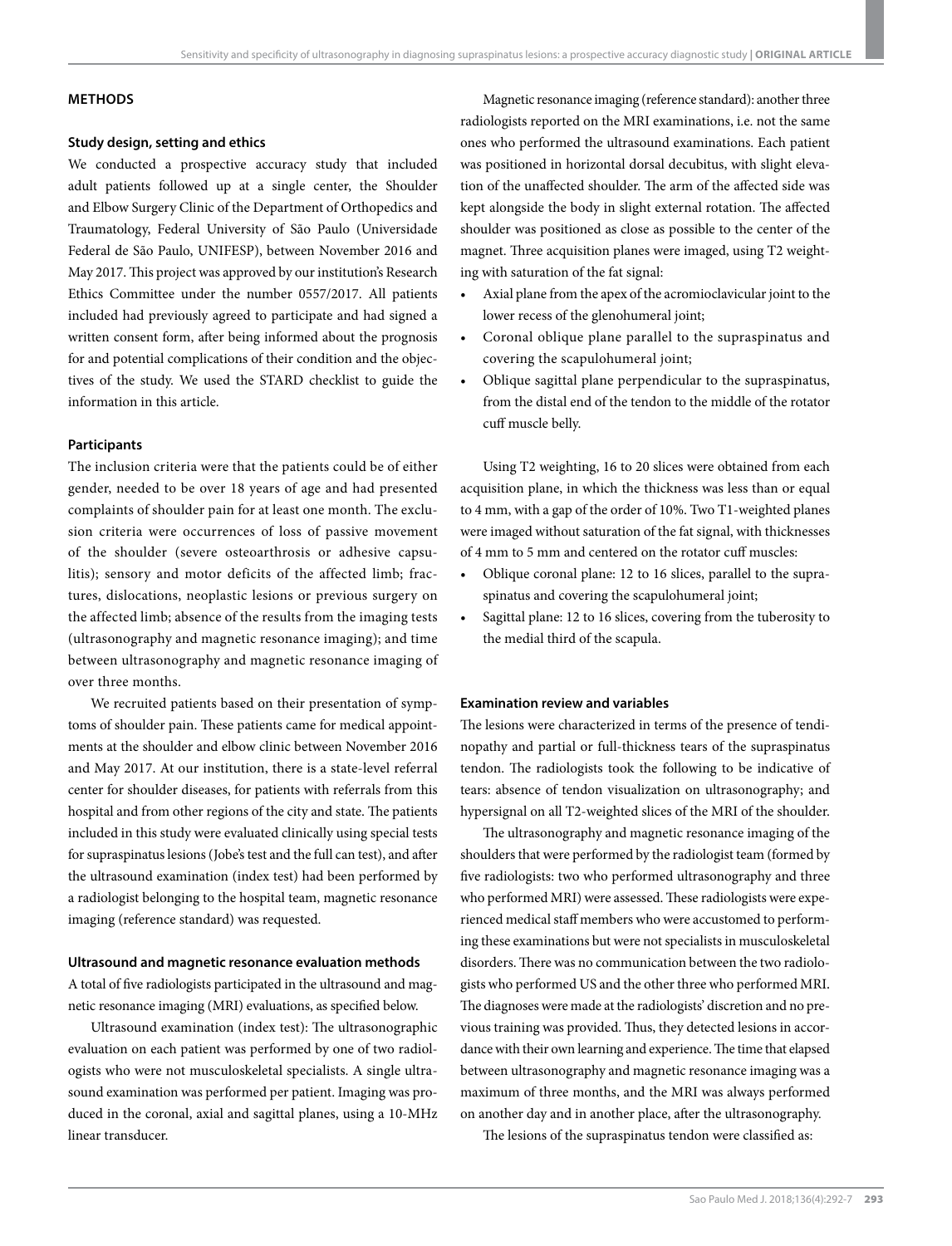- 1. Tendinopathy;
- 2. Presence of tears: 2A. partial tear; 2B. full-thickness tear.

#### **Statistical analysis**

After collecting the data, we drew up double-entry tables of the ultrasound results as a function of the magnetic resonance results and then we calculated the sensitivity, specificity, positive and negative predictive values, positive and negative likelihood ratios and accuracy. The significance was assessed at the 5% level and the chi-square test was used to find the significance of the study parameters on a categorical scale between two or more groups.

The sample size was calculated as follows:

It was firstly estimated that the target population would be 96 patients over the study period, based on previous numbers of monthly visits to our institution's outpatient clinic, which formed the source for our subjects. We assumed a sampling error of approximately 5% and took a 95% confidence interval. We then used the formula contained in the following website to calculate the sample size: https://pt.surveymonkey.com/mp/sample-size-calculator. In this manner, we found that the total sample size would need to be 77 patients. Based on the central limit theorem and the laws of large numbers, this sample size was sufficient to ensure that the statistical analyses would be reliable.

#### **RESULTS**

Eighty-five patients were attended at the Shoulder and Elbow Surgery Sector between November 2016 and May 2017. Five were excluded because their examination results were not available (ultrasonography or magnetic resonance imaging). There were no adverse events from performing the index tests or the reference standard. The ultrasonography and magnetic resonance imaging were performed with a maximum of three months between them. The patients who were excluded were referred to the shoulder and elbow clinic for clinical reassessment. Out of the 80 patients assessed, 51 (63.75%) were male and 29 (36.25%) female. The male-to-female ratio was 1.75:1. The ages of the participants ranged from 19 to 72 and the mean age was  $48.9 \pm 2.5$  years. The mean length of time with shoulder pain symptoms was  $33.9 \pm 11.4$  months. There were six patients (7.5%) with a history of smoking. Nine (11.25%) of the patients had suffered trauma. The right side was affected in 47 of the participants (58.75%) and the left side in 33 (41.25%); the dominant side was affected in 53 (66.3%) of them (**Table 1)**.

In our study, six patients (7.5%) did not have any injury to the supraspinatus tendon, 30 (37.5%) presented tendinopathy of the supraspinatus, 31 (38.75%) had partial tears and 13 (16.2%) had full-thickness tears (**Table 1**). We evaluated the prevalence of supraspinatus tears according to the patients' age group, and

we observed that only 21.7% of the patients aged  $\leq 40$  years had these lesions, while 78.3% of the patients in this age group did not present tears of this tendon; among the patients over 40 years of age, 68.4% had supraspinatus tears. We also found that the female participants presented higher prevalence (65.5%) than the males (49%); and that the left side (57.6%) and the non-dominant side (63.0%) were mostly affected (**Table 2**).

**Table 3** shows the calculations of sensitivity, specificity, positive predictive value, negative predictive value, accuracy, positive likelihood ratio and negative likelihood ratio.

Ultrasonography showed sensitivity of 36.3% and specificity of 91.7% for supraspinatus tears overall: sensitivity of 25.8% and specificity of 91.8% for partial tears and sensitivity of 46.2% and specificity of 100% for full-thickness tears. The sensitivity and specificity for tendinopathy were 53.3% and 58.0%, respectively; and for all lesions (tears and tendinopathy) of the supraspinatus, the sensitivity was 36.4% and the specificity was 91.7%. The highest accuracy and specificity were seen for full-thickness tears (91.3% and 100%, respectively).

The positive likelihood ratios (PLRs) for tears, partial tears, tendinopathy and all lesions (tears and tendinopathy) were respectively 4.36, 3.16, 1.26 and 4.36. We also calculated the negative likelihood ratios (NLRs) for all tears, partial tears, full-thickness tears, tendinopathy and all lesions: 0.69, 0.80, 0.53, 0.80 and 0.69 (**Table 3**).

#### **Table 1.** Study patients' characteristics

| Gender              | Male                                           | $n = 51(63.75%)$     |  |
|---------------------|------------------------------------------------|----------------------|--|
|                     | Female                                         | $n = 29(36.25%)$     |  |
| Age                 | Average age                                    | $48.9 \pm 2.5$ years |  |
| Duration of         | Average                                        | $33.9 \pm 11.4$      |  |
| shoulder pain       |                                                | months               |  |
| Side                | Right                                          | $n = 47(58.75%)$     |  |
|                     | Left                                           | $n = 33(41.25%)$     |  |
| Dominance           | Dominant side                                  | $n = 53(66.3%)$      |  |
|                     | Non-dominant side                              | $n = 27(33.8%)$      |  |
| Supraspinatus       | No injuries                                    | $n = 6(7.5%)$        |  |
| lesions as detected | Tendinopathy                                   | $n = 30(37.5%)$      |  |
| using magnetic      | <b>Partial tears</b>                           | $n = 31(38.75%)$     |  |
| resonance imaging   | <b>Full-thickness tears</b><br>$n = 13(16.2%)$ |                      |  |

**Table 2.** Prevalence of supraspinatus tears as detected using magnetic resonance imaging (MRI)

|                     | Yes |      | No |      |
|---------------------|-----|------|----|------|
| Supraspinatus tears | n   | $\%$ | n  | $\%$ |
| $\leq 40$ years     | 5   | 21.7 | 18 | 78.3 |
| $>40$ years         | 39  | 68.4 | 18 | 31.6 |
| Male                | 25  | 49.0 | 26 | 51.0 |
| Female              | 19  | 65.5 | 10 | 34.5 |
| Right side          | 25  | 53.2 | 22 | 46.8 |
| Left side           | 19  | 57.6 | 14 | 42.4 |
| Dominant side       | 27  | 50.9 | 26 | 49.1 |
| Non-dominant side   | 17  | 63.0 | 10 | 37.0 |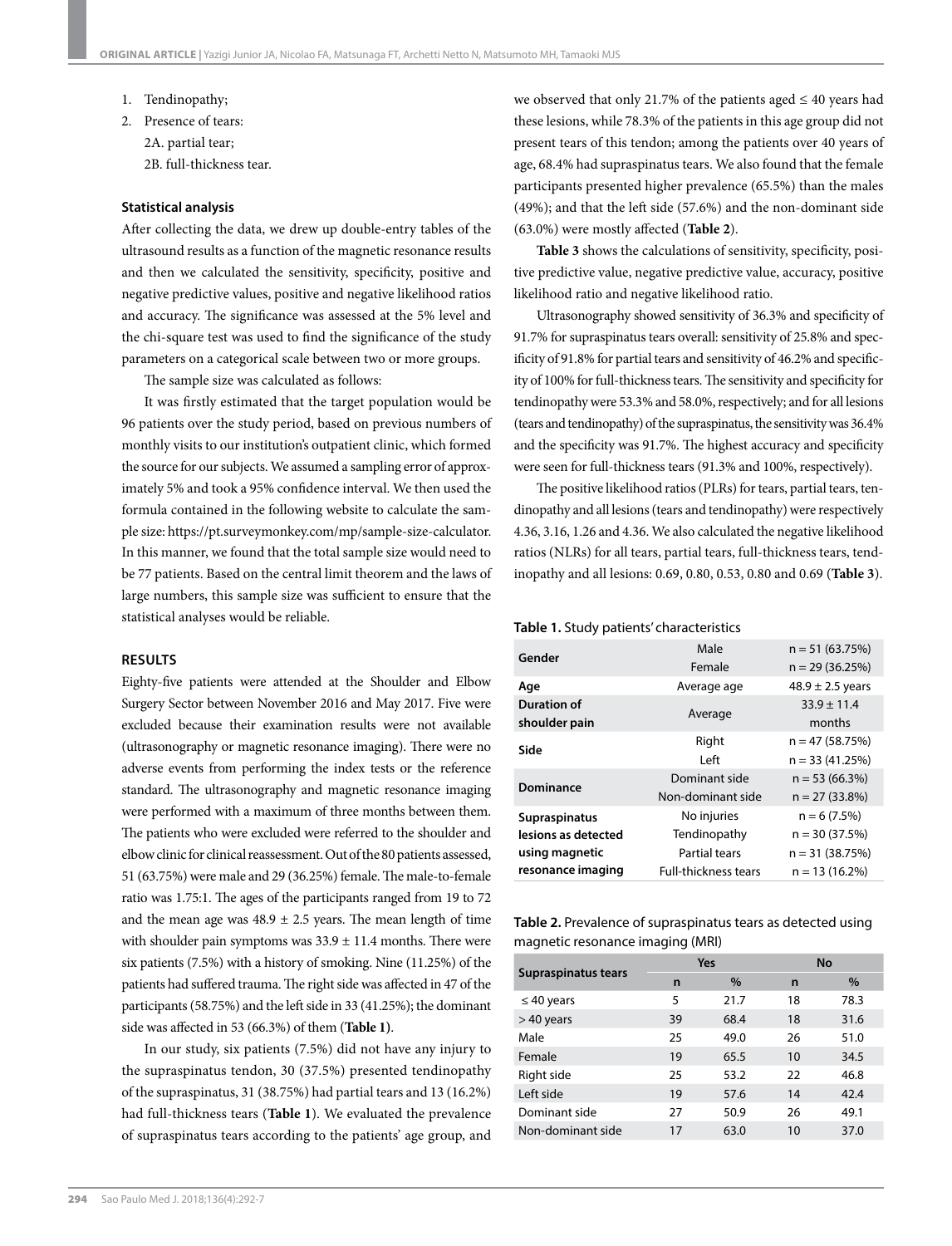# **DISCUSSION**

The etiology of rotator cuff tears is multifactorial, and age-related tendon degeneration is the most important risk factor associated with these lesions.<sup>3,7</sup> In our study, we observed that the frequency of supraspinatus tears became higher with increasing age among the patients: 48.7% of the patients over 40 years of age presented lesions while only 6.2% of the patients aged 40 years or younger had these lesions.

Male patients presented higher prevalence of lesions (31.2%), and the right and dominant sides were more affected (31.2% and 33.7%, respectively). These results are concordant with those from previous accuracy studies and epidemiological studies and thus demonstrate that the sample was representative.<sup>3,4</sup>

Evaluation of the accuracy of shoulder ultrasonography for diagnosing these lesions allowed us to compare our results with those found in the worldwide literature. The present study assessed the sensitivity and specificity of ultrasonography for diagnosing supraspinatus tendon injuries, using magnetic resonance imaging as the reference method. We conducted a prospective accuracy study in which 80 patients with shoulder pain were evaluated and, of these, 38.75% presented partial tears and 16.2% presented full-thickness tears. Partial tears were more common in our study, with prevalence almost three times greater than that of full-thickness tears.

We found that ultrasonography had low sensitivity for diagnosing supraspinatus lesions. However, it had high specificity for tears overall (both partial tears and full-thickness tears), such that the ultrasound results were negative in more than 90% of cases of patients without supraspinatus tears. Among patients with tears, we found a high positive likelihood ratio, thus showing that it was four times more likely to find a tear through ultrasonography in patients who really had such lesions than in those who really did not have them.

Regarding full-thickness lesions, we found high accuracy (91.3%), with specificity and positive predictive value of 100%. This shows that ultrasonography is an excellent examination for diagnosing complete rupture of the supraspinatus tendon. Regarding tendinopathy, ultrasound was not a good examination for diagnosing it, with low sensitivity, specificity and positive and negative likelihood ratios.

A systematic review published by Dinnes et al. showed that despite the heterogeneous results in the 38 studies evaluated (total of 2435 patients), ultrasonography showed high sensitivity  $(S = 0.87; 95\%$  confidence interval, CI: 0.84-0.89) and specificity (SP =  $0.96$ ; 95% CI:  $0.94-0.97$ ) in making the diagnosis of full-thickness tears of the supraspinatus tendon. For partial tears, ultrasonography showed lower sensitivity ( $S = 0.67$ ; 95% CI: 0.61-0.73) but higher specificity (SP =  $0.94$ ; 95% CI: 0.92-0.96), compared with magnetic resonance imaging. Those authors concluded that ultrasonography and magnetic resonance imaging were equivalent in making the diagnosis of complete rupture of the rotator cuff, and that a negative result from ultrasonography was more likely to rule out a rotator cuff injury than was magnetic resonance imaging.<sup>9</sup> In our study, we found that ultrasonography had high specificity for both partial and complete supraspinatus tears, but that it had low

|                 |                                                                                                             | Magnetic resonance imaging |     |    |              |                                                                                                              |  |
|-----------------|-------------------------------------------------------------------------------------------------------------|----------------------------|-----|----|--------------|--------------------------------------------------------------------------------------------------------------|--|
|                 |                                                                                                             |                            | Yes | No | <b>Total</b> | P-value                                                                                                      |  |
| Ultrasonography | All tears                                                                                                   | Yes                        | 16  | 3  | 19           |                                                                                                              |  |
|                 |                                                                                                             | No                         | 28  | 33 | 61           | 0.003                                                                                                        |  |
|                 |                                                                                                             | Total                      | 44  | 36 | 80           |                                                                                                              |  |
|                 |                                                                                                             |                            |     |    |              | Sensitivity = 36.3%; specificity = 91.7%; PPV = 54.1%; NPV = 84.2%; accuracy = 61.3%; PLR = 4.36; NLR = 0.69 |  |
|                 | Partial tears                                                                                               | Yes                        | 8   | 4  | 12           |                                                                                                              |  |
|                 |                                                                                                             | No                         | 23  | 45 | 68           | 0.031                                                                                                        |  |
|                 |                                                                                                             | Total                      | 31  | 49 | 80           |                                                                                                              |  |
|                 | Sensitivity = 25,8%; specificity = 91.8%; PPV = 66.7%; NPV = 66.2%; accuracy = 66.3%; PLR = 3.16; NLR = 0.8 |                            |     |    |              |                                                                                                              |  |
|                 | Full-thickness tears                                                                                        | Yes                        | 6   | 0  | 6            |                                                                                                              |  |
|                 |                                                                                                             | No                         |     | 67 | 74           | < 0.001                                                                                                      |  |
|                 |                                                                                                             | Total                      | 13  | 67 | 80           |                                                                                                              |  |
|                 | Sensitivity = 46.2%; specificity = 100%; PPV = 100%; NPV = 90.5%; accuracy = 91.3%; PLR = n.c.; NLR = 0.53  |                            |     |    |              |                                                                                                              |  |
|                 | Tendinopathy                                                                                                | Yes                        | 16  | 21 | 37           |                                                                                                              |  |
|                 |                                                                                                             | <b>No</b>                  | 14  | 29 | 43           | 0.325                                                                                                        |  |
|                 |                                                                                                             | Total                      | 30  | 50 | 80           |                                                                                                              |  |
|                 | Sensitivity = 53.3%; specificity = 58%; PPV = 43.2%; NPV = 67.4%; accuracy = 56.2%; PLR = 1.26; NLR = 0.8   |                            |     |    |              |                                                                                                              |  |
|                 |                                                                                                             | Yes                        | 16  | 3  | 19           |                                                                                                              |  |
|                 | All lesions (tears                                                                                          | No                         | 28  | 33 | 61           | 0.002                                                                                                        |  |
|                 | and tendinopathy)                                                                                           | Total                      | 44  | 36 | 80           |                                                                                                              |  |
|                 |                                                                                                             |                            |     |    |              | Sensitivity = 36.4%; specificity = 91.7%; PPV = 84.2%; NPV = 54.1%; accuracy = 61.3%; PLR = 4.36; NLR = 0.69 |  |

#### **Table 3.** Accuracy of ultrasonographic examination

PPV = positive predictive value; NPV = negative predictive value; PLR = positive likelihood ratio; n.c. = not calculated; NLR = negative likelihood ratio.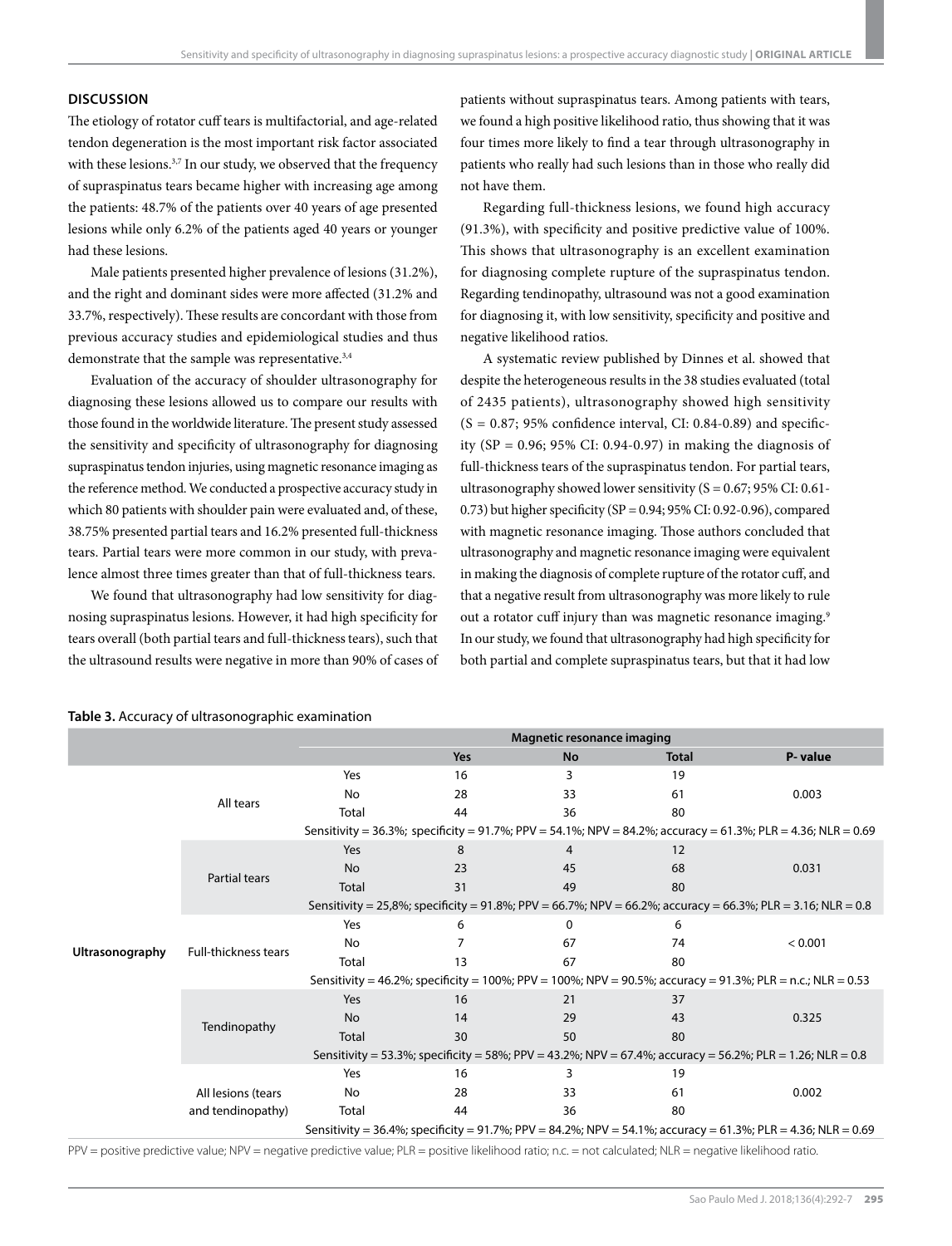sensitivity for diagnosing tendon lesions. In the systematic review by Dinnes et al., retrospective studies were also included, and lower sensitivity scores were found for the prospective studies included in the review than for the retrospective studies. Retrospective studies present implicit forms of bias, such as selection and information biases, which relate to the way in which the information was collected. This feature of retrospective studies may lead to results that differ from those of prospective studies. In addition, in the systematic review by Dinnes et al., some studies were carried out in specific radiology centers, using data gathered by radiologists who were specialists in musculoskeletal disorders. This may be one of the reasons for the difference in sensitivity found between our study and the systematic review by Dinnes et al.<sup>9</sup>

Magnetic resonance imaging has sensitivity and specificity that range from 84% to 96%. It is the reference test used in clinical practice for diagnosing ruptures of the rotator cuff. In two systematic reviews on the accuracy of ultrasonography for diagnosing rotator cuff lesions, published by Lenza et al. and Roy et al., it was concluded that ultrasonography and magnetic resonance imaging presented similar accuracy for diagnosing full-thickness tears and low sensitivity for diagnosing partial ruptures of the rotator cuff.<sup>8,10</sup>

Some studies published on this subject evaluated the accuracy of ultrasonography only among patients with a diagnosis of supraspinatus tears.<sup>7,11</sup> In our study, we also evaluated patients with no lesions and with tendinopathy of this tendon and we calculated the accuracy of ultrasonography for making the diagnosis of supraspinatus tendinopathy (accuracy = 56.2%), i.e. not only for partial and total tears.

In our study, the analysis was performed based on a sample of patients who had shoulder pain. In addition, the reports on the examinations were made by several evaluators (five radiologists) who were not specialists in musculoskeletal disorders, thereby increasing the external validity of our study. The limitations of our study were that the data were collected in a single center and the number of patients was small ( $N = 80$ ), among whom only 13 presented complete rupture of the supraspinatus. We did not use arthroscopy as a reference test (magnetic resonance imaging was used); and the level of interobserver agreement between the evaluators was not calculated. However, despite these limitations, we found results regarding the accuracy and specificity of complete supraspinatus rupture that were similar to what has been reported in the published literature.

It is common in our practice to find situations in which, for example, an ultrasound examination may show tendinopathy while magnetic resonance imaging on the same patient may show a rotator cuff tear. Such situations can be explained by the low sensitivity found in our study. They may occur because it is infrequent in our setting for radiology centers to have radiologists who are also specialists in musculoskeletal disorders, for performing ultrasound

examinations. Such specialists would have greater training and would be accustomed to performing ultrasound examinations of the shoulder. Our situation thus differed from the situation of the studies included in the systematic review conducted by Dinnes et al.<sup>9</sup>

Accuracy studies provide the best evidence for making a diagnostic evaluation on a test or examination. However, the lack of standardization found in older studies is one of the reasons for the variability of the published results. We conducted a standardized prospective accuracy study on ultrasound examinations, and we found high accuracy in making the diagnosis of full-thickness tears of the supraspinatus tendon. However, ultrasonography presented low sensitivity for detecting lesions of this tendon. We therefore recommend that further studies including larger numbers of patients should be conducted to evaluate the sensitivity and specificity of ultrasonography for diagnosing injuries of the supraspinatus tendon and other tendons.<sup>12</sup>

# **CONCLUSION**

Ultrasonography showed low sensitivity for detecting supraspinatus tears, but high specificity for both partial and full-thickness tears.

# **REFERENCES**

- 1. Vecchio P, Kavanagh R, Hazleman BL, King RH. Shoulder pain in a community-based rheumatology clinic. Br J Rheumatol. 1995;34(5):440-2. PMID: 7788173.
- 2. Lewis JS. Rotator cuff tendinopathy. Br J Sports Med. 2009;43(4):236-41. PMID: 18801774; doi: 10.1136/bjsm.2008.052175.
- 3. Wani Z, Abdulla M, Habeebullah A, Kalogriantis S. Rotator cuff tears: Review of epidemiology, clinical assessment and operative treatment. Trauma. 2016;18(3):190-204. doi: 10.1177/1460408615596770.
- 4. Yamamoto A, Takagishi K, Osawa T, et al. Prevalence and risk factors of a rotator cuff tear in the general population. J Shoulder Elbow Surg. 2010;19(1):116-20. PMID: 19540777; doi: 10.1016/j.jse.2009.04.006.
- 5. Al-Shawi A, Badge R, Bunker T. The detection of full thickness rotator cuff tears using ultrasound. J Bone Joint Surg Br. 2008;90(7):889-92. PMID: 18591598; doi: 10.1302/0301-620X.90B7.20481.
- 6. Alavekios DA, Dionysian E, Sodl J, Contreras R, Cho Y, Yian EH. Longitudinal analysis of effects of operator experience on accuracy for ultrasound detection of supraspinatus tears. J Shoulder Elbow Surg. 2013;22(3):375- 80. PMID: 23312821; doi: 10.1016/j.jse.2012.09.017.
- 7. Chauhan NS, Ahluwalia A, Sharma YP, Thakur L. A Prospective Comparative Study of High Resolution Ultrasound and MRI in the Diagnosis of Rotator Cuff Tears in a Tertiary Hospital of North India. Pol J Radiol. 2016;81:491-7. PMID: 27800039; doi: 10.12659/PJR.897830.
- 8. Lenza M, Buchbinder R, Takwoingi Y, et al. Magnetic resonance imaging, magnetic resonance arthrography and ultrasonography for assessing rotator cuff tears in people with shoulder pain for whom surgery is being considered. Cochrane Database Syst Rev. 2013;(9):CD009020. PMID: 24065456; doi: 10.1002/14651858.CD009020.pub2.